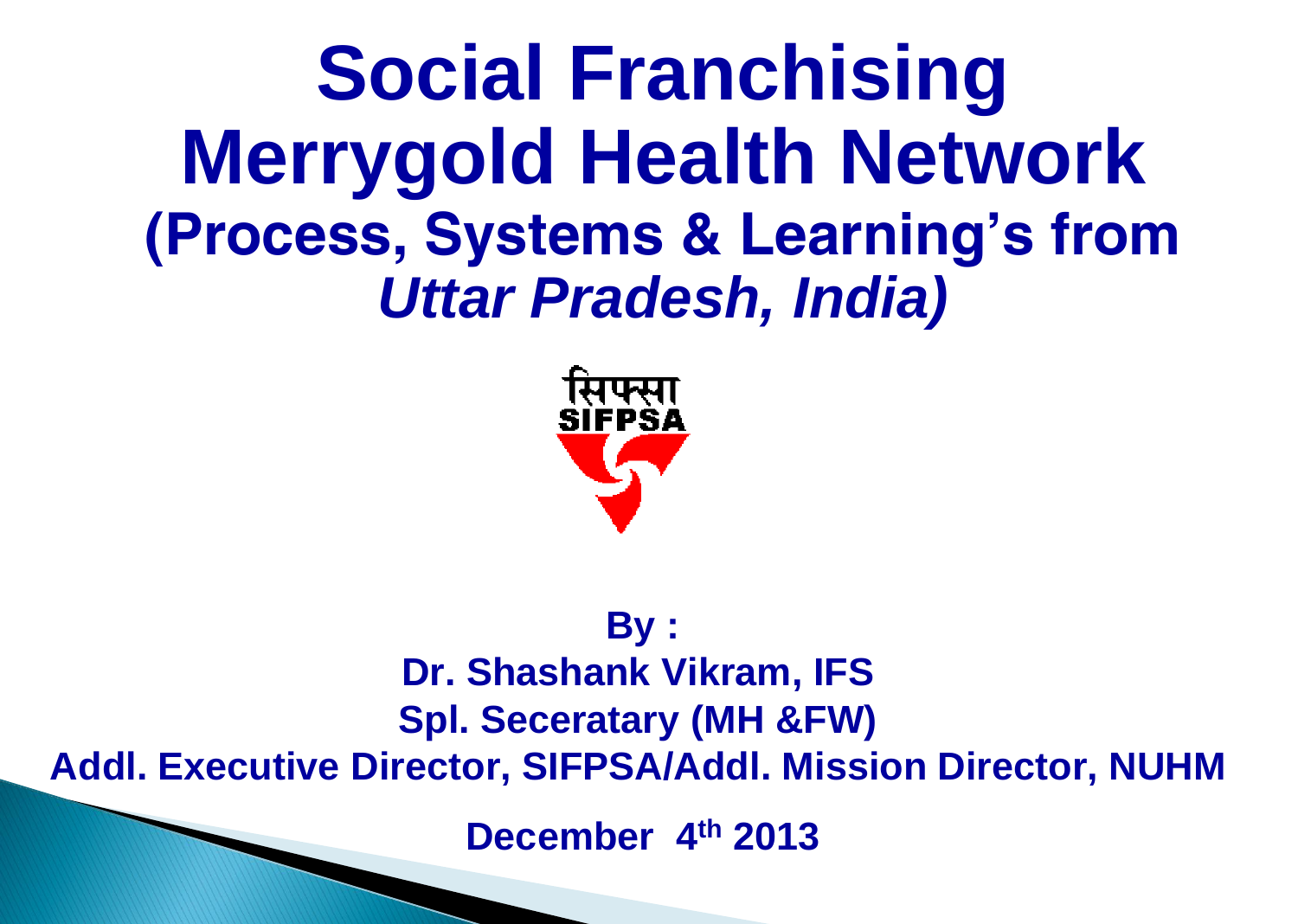#### सिफ्सा<br><u>SIFPSA</u> **State Profile for selected indicators**

| <b>Sr#</b>              | <b>Indicators</b>                  | <b>UP</b> |
|-------------------------|------------------------------------|-----------|
| $\overline{\mathbf{1}}$ | <b>MMR*</b>                        | 300       |
| $\overline{2}$          | <b>TFR*</b>                        | 3.4       |
| $\overline{\mathbf{3}}$ | CPR*                               | 31.8      |
| $\overline{\mathbf{4}}$ | <b>Received 3 or more ANC in %</b> | 29.6      |
| 5                       | Institutional deliveries in %      | 45.6      |
|                         | <b>Urban</b>                       | 58.3      |
|                         | <b>Rural</b>                       | 42.9      |
|                         | <b>Private Sector</b>              | 17.7%     |
|                         | <b>Urban</b>                       | 34.4      |
|                         | <b>Rural</b>                       | 14.2      |

**Data source: AHS-2010-11, SRS 2012\*,**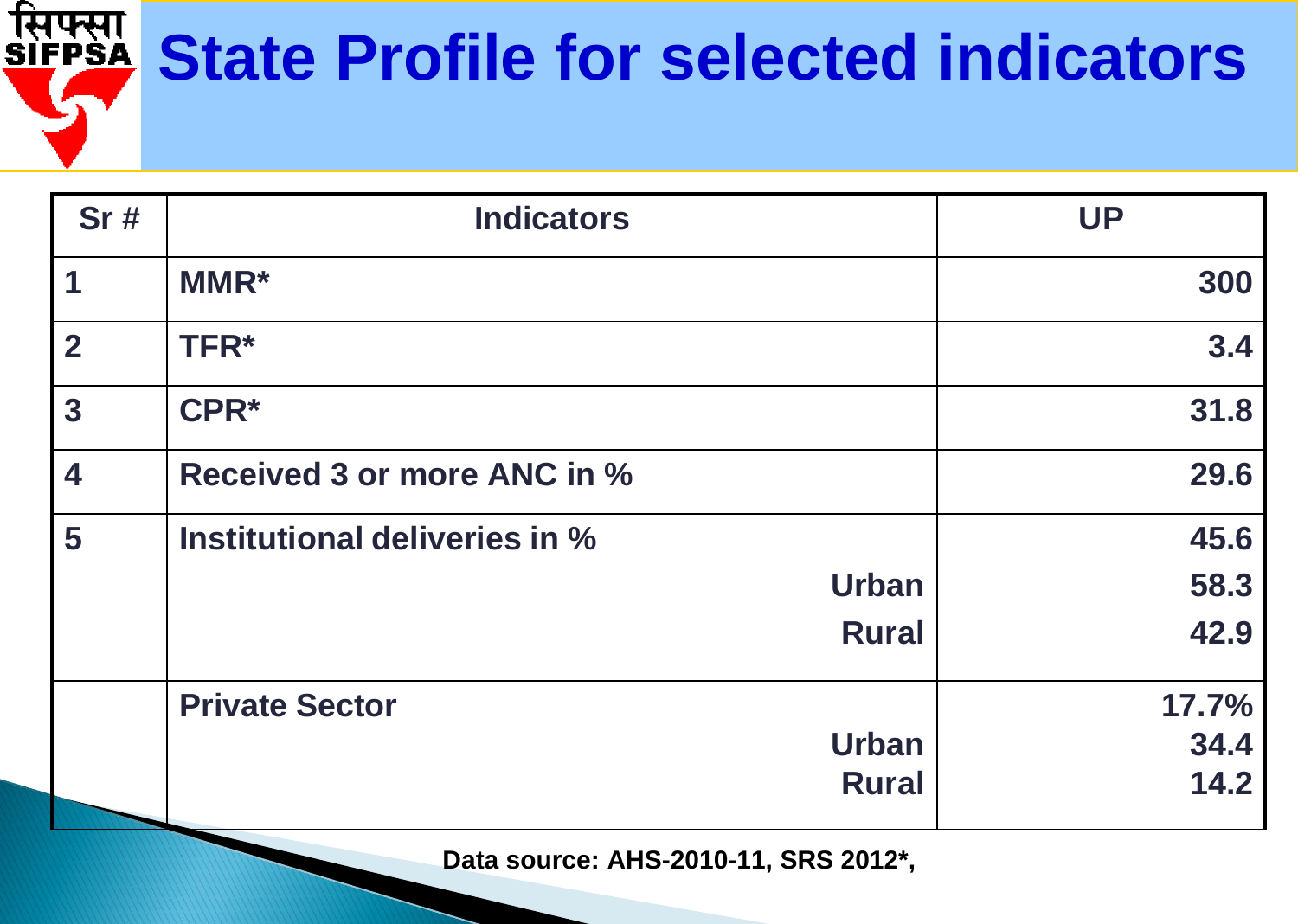

### **Project Development Process**

- **Social Franchising Technical Advisory Group (TAG) set up by SIFPSA**
- **International workshop to share experiences of various social franchising models**
- **Request For Proposals in leading Indian newspapers/ SIFPSA website**
- **TAG finalized the Agency**
- **HLFPPT selected finally as the franchisor**
- **SIFPSA plays the role of nodal agency**
- **USAID provides funding support**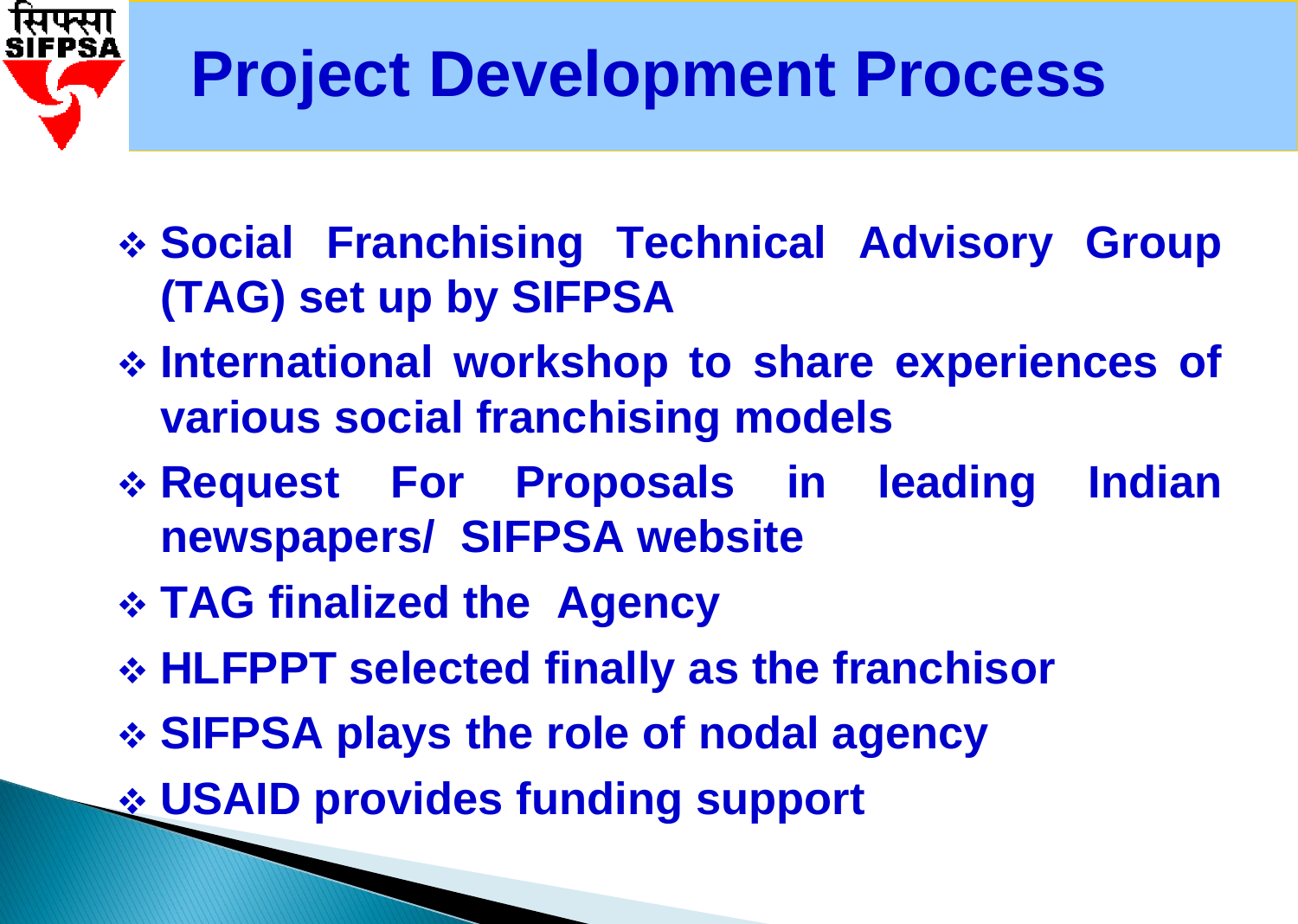

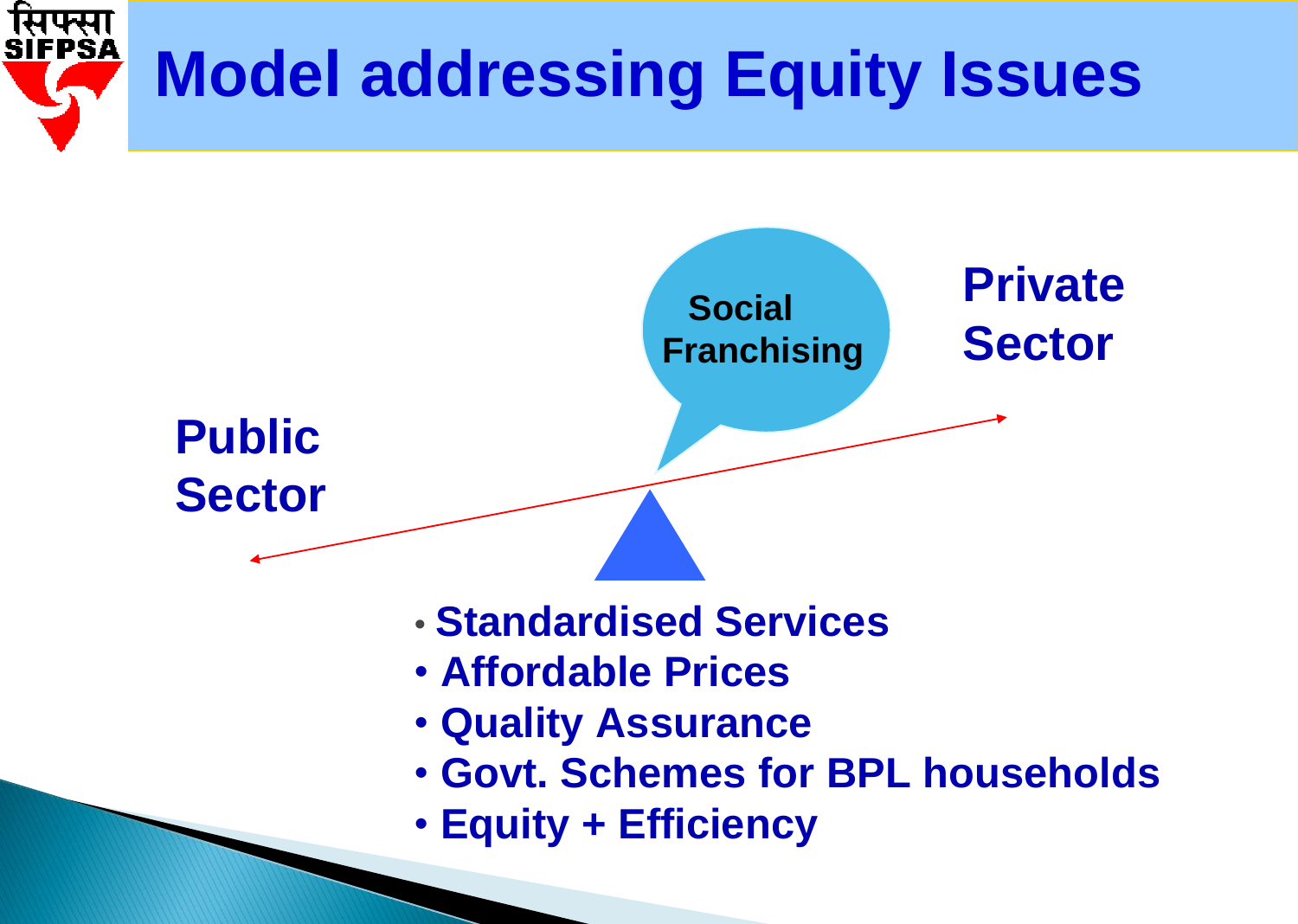

### **The Business Model**

**Objective: Create and sustain a Statewide franchised network of health facilities providing Affordable and Quality RCH services**

- ▶ Franchise a 20-25 bed format in 6000 sq ft
- Multi tier transparent pricing with essential obstetric, ANC and FP services in general wards priced at 50% less than the market
- ▶ Increased volume and specialization of health care facility to drive down costs and better patient outcome
- ▶ Franchisee will turn cash positive in 18 months and franchiser in 4 years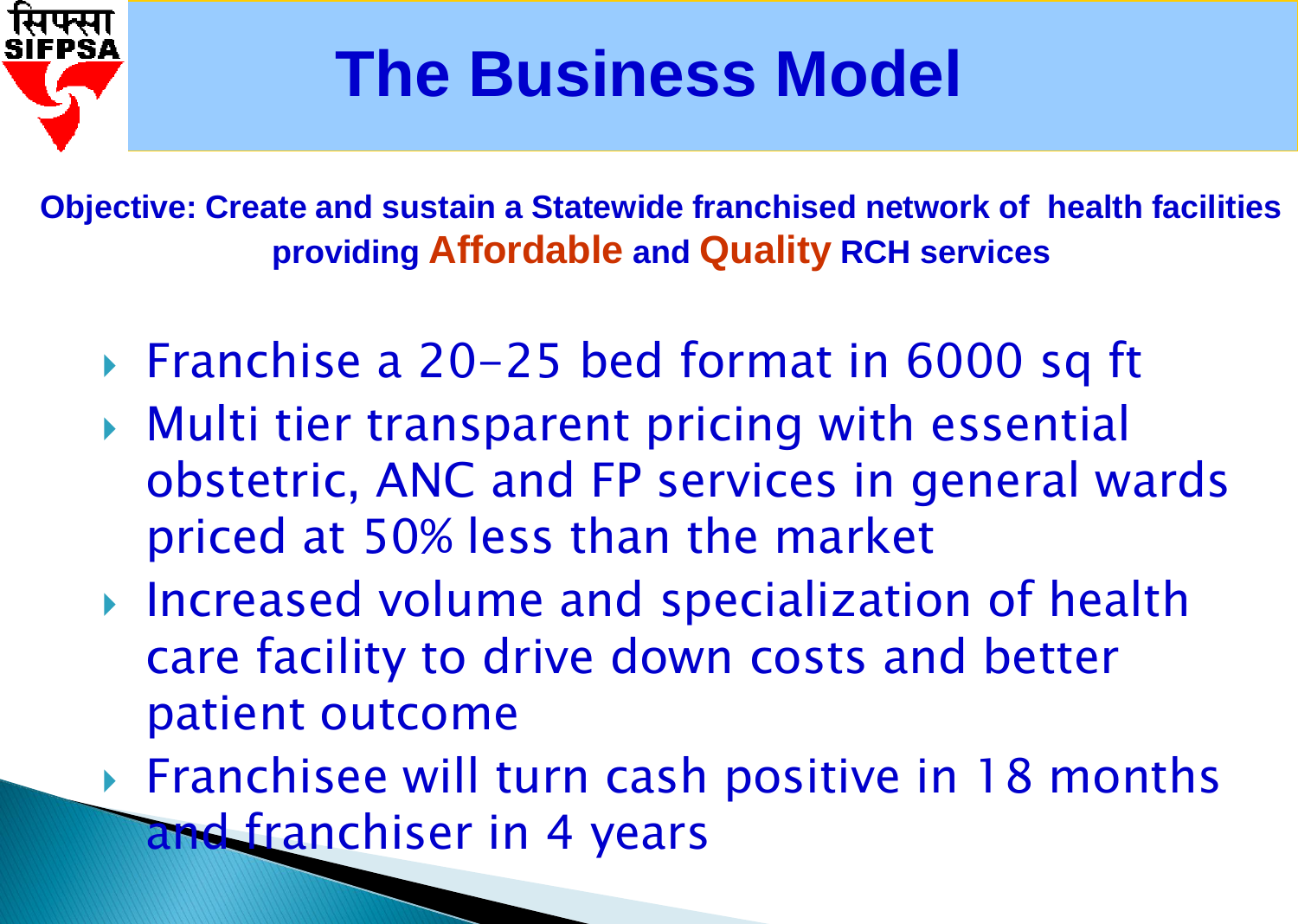

### **The Network Design**

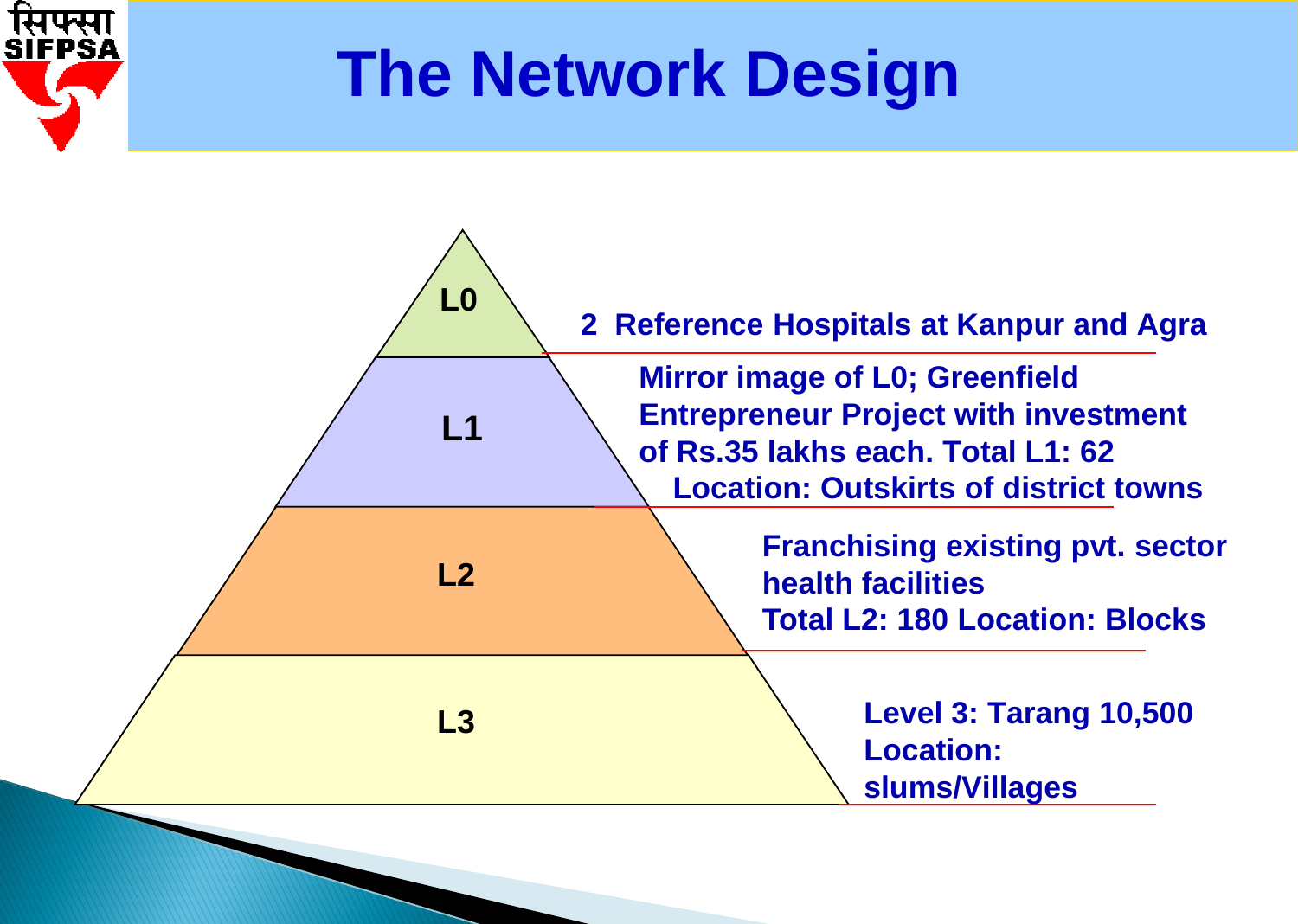

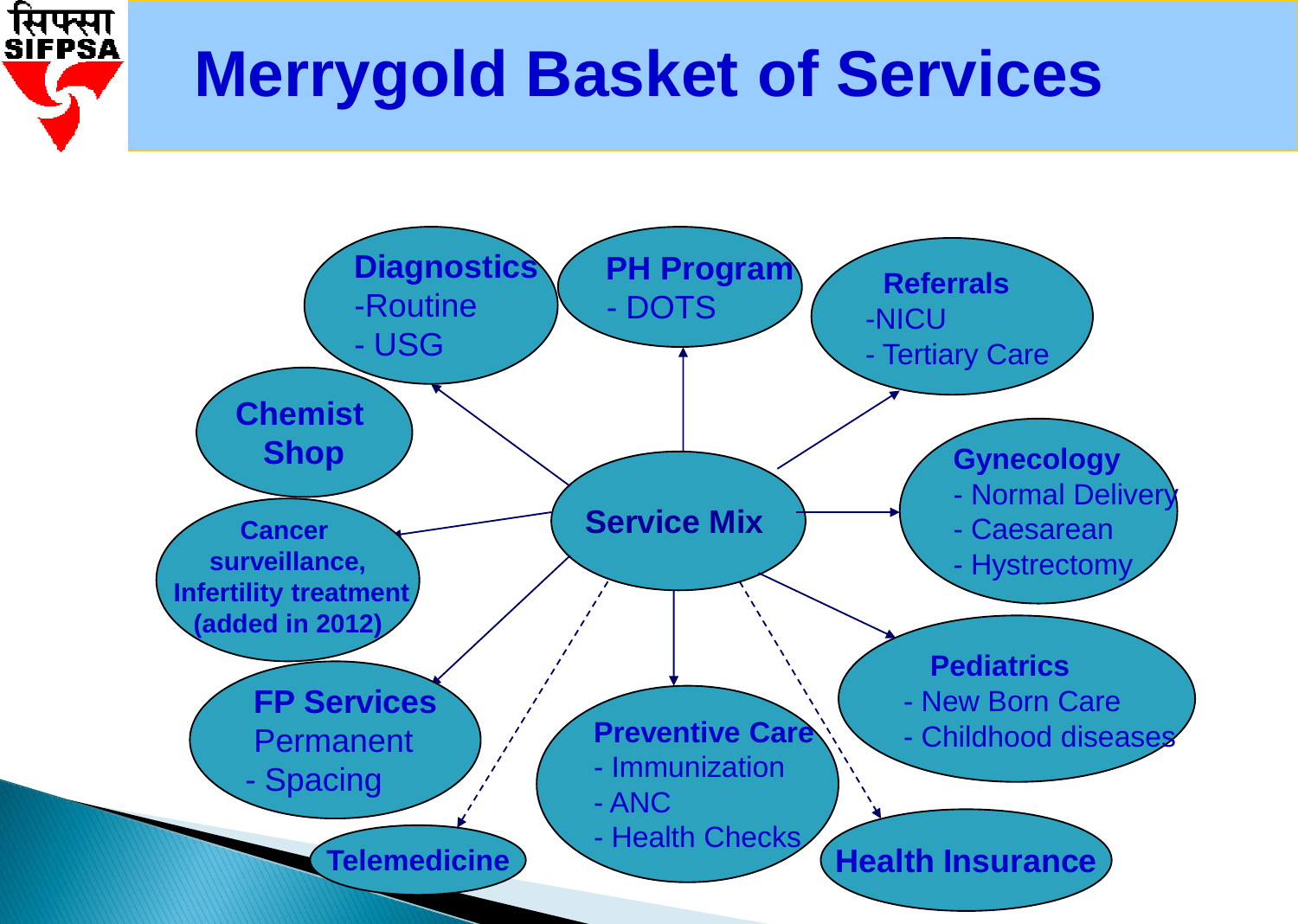# **RIFPSA Present Franchisee Terms**

| Level                            | <b>Licensing Fee</b> |                              | <b>Royalty</b> |                                                                     | <b>Infrastructure</b>                                                |
|----------------------------------|----------------------|------------------------------|----------------|---------------------------------------------------------------------|----------------------------------------------------------------------|
|                                  | Old Fee              | <b>Current</b><br><b>Fee</b> | Old<br>Rate    | <b>Current Rate</b>                                                 |                                                                      |
| Merrygold<br>Urban               | <b>Rs.3.0 L</b>      | <b>Rs. 4.5 L</b>             | 3%             | Ist yr - Rs.10000/-<br>$2nd$ yr - Rs. 12000/-<br>3rd yr -Rs.14000/- | 10-20 bed<br>OT+ Personnel for<br>Emoc, placed in urban<br>area.     |
| <b>Merrygold</b><br><b>Rural</b> |                      | <b>Rs.2.25 L</b>             |                | Ist yr - Rs.3000/-<br>2nd yr - Rs. 4000/-<br>3rd yr -Rs.5000/--     | 10-20 bed<br>OT+ Personnel for<br>Emoc, placed in Rural<br>area.     |
| <b>Merrysilver</b>               | <b>Rs. 1000</b>      | <b>Rs.15000</b>              | ٠              | Rs. 1500 monthly                                                    | 5 beds + MBBS/Lady<br><b>Ayush+ Asst</b><br><b>Community Connect</b> |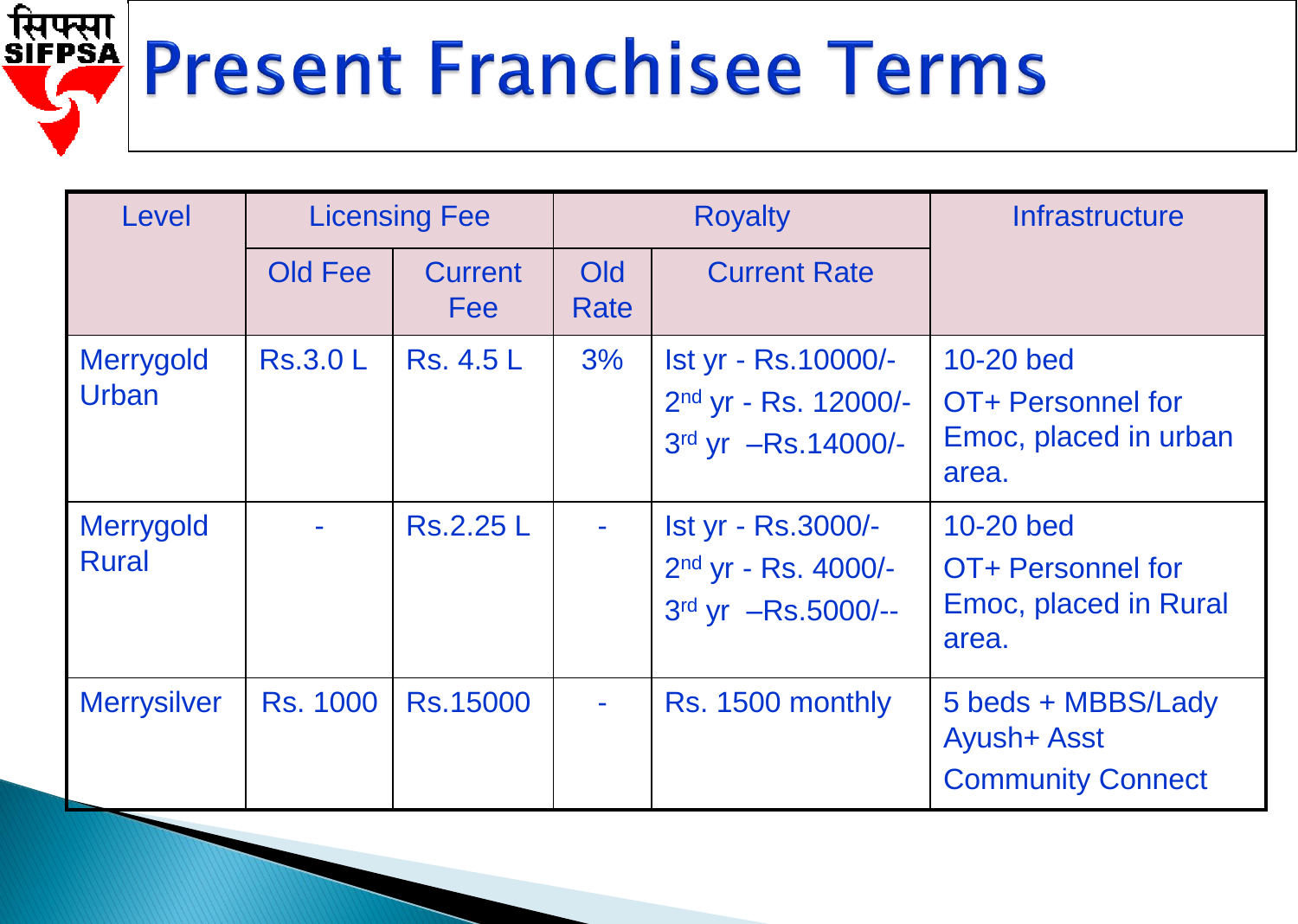

### **Role of Franchisor**

- **Franchisee Selection**
- **Communication and Branding**
- **Training and Capacity building**
- **Ensuring Standardised services**
- **Partnerships for Support services and**
- **Networking with the Government**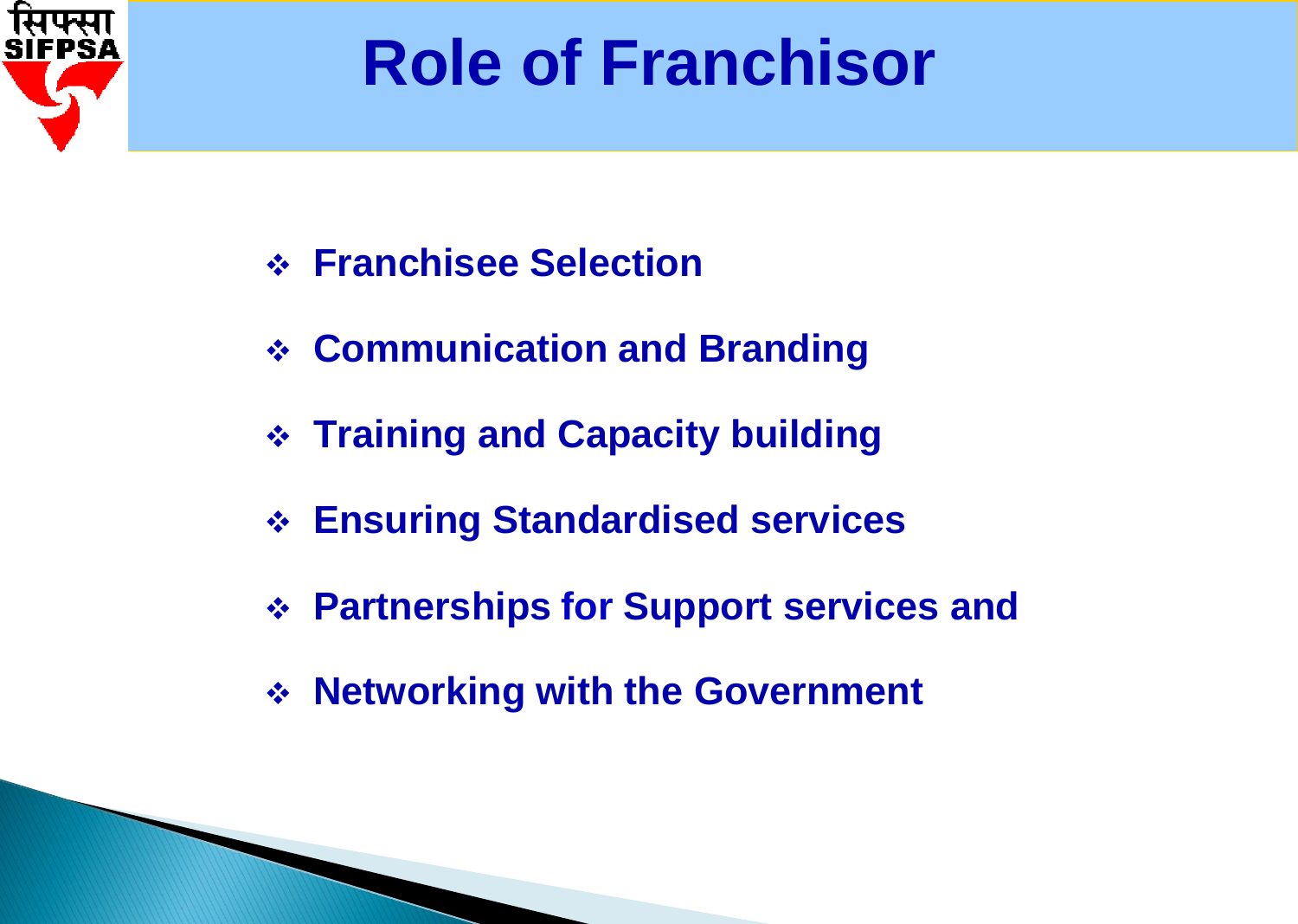

### **Communication and Branding**

#### **Ob I: Brand Equity**

#### **Hospital branding**

#### **Mass Media**

- Television
- Local Radio Channel
- Advt. in Daily newspaper

#### **Media Advocacy**

#### **Local Media**

• Wall painting, hoardings, tin plates, Kiosk,

#### **POS/Print**

• Pamphlets, banners, name plates, Brand Posters, sletter, etc

#### **Ob II: Franchisee support Communication**

#### **Rapport building**

• 4 monthly / biannual meet for L1, L2 & L3

#### **Promotional Activity**

- Inauguration of L1 hospital
- Annual best awards for L1/  $12$  and  $13$

#### **New Franchisee Development**

• State/ District level meeting FOGSI and other prospective franchisees

#### **Ob III: Client Load**

**Community based activity**

- Home visits
- Health Camp
- Inter sectoral meetings
- Celebration of 'Godhbharai' for PW
- Incentive based schemes **Facility level activity**
- Special day celebration

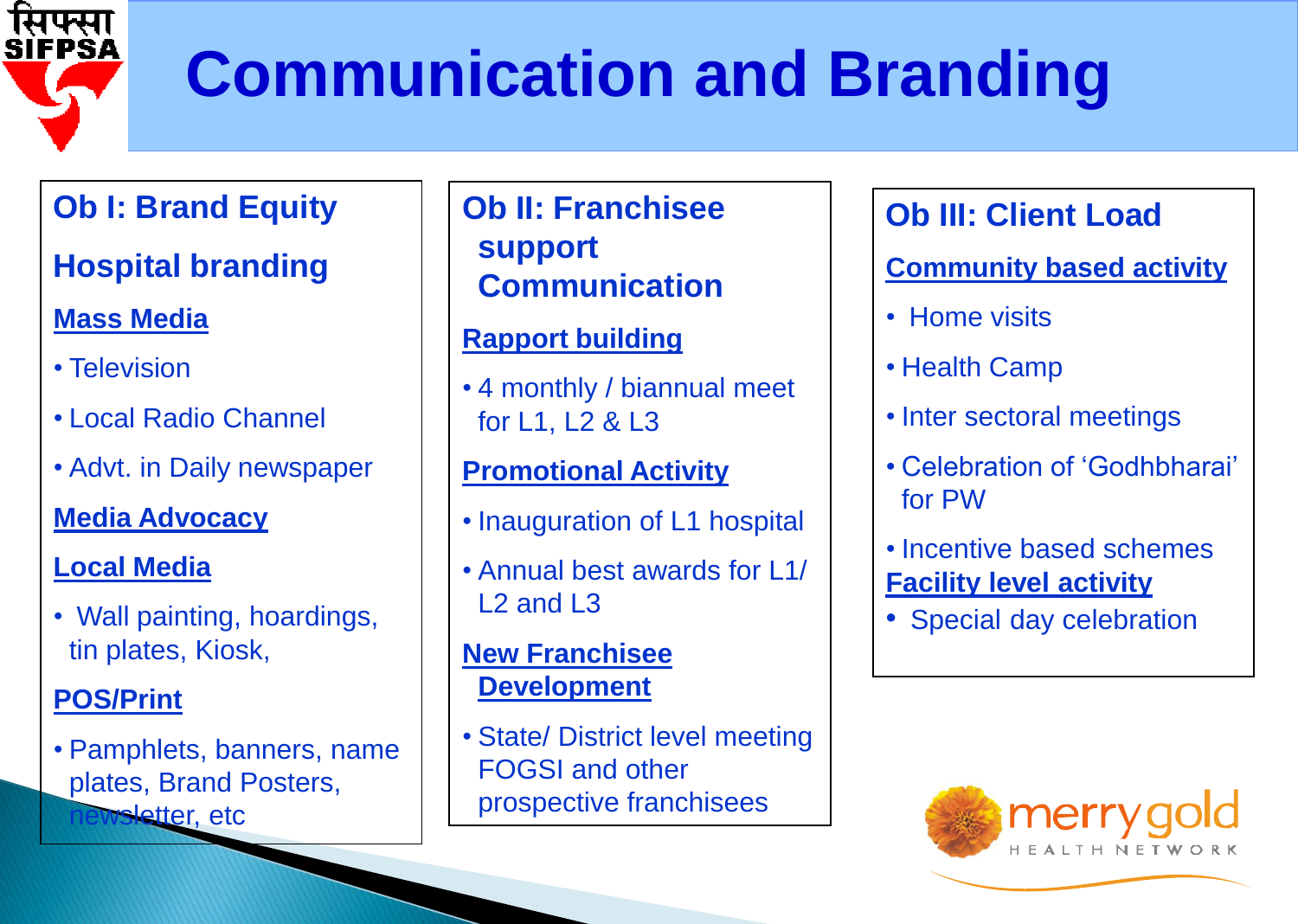

**Human Resource**

**Funder level: Programme management experts, Evaluation, finance and audit experts**

**Franchisor level: Group of technical experts in the field of brand building, management and marketing experts, technical clinical trainers, financial experts, architects, IT and MIS experts.**

**Franchisee level: Gynecologist doctors, pediatricians, paramedic, hospital management experts etc.**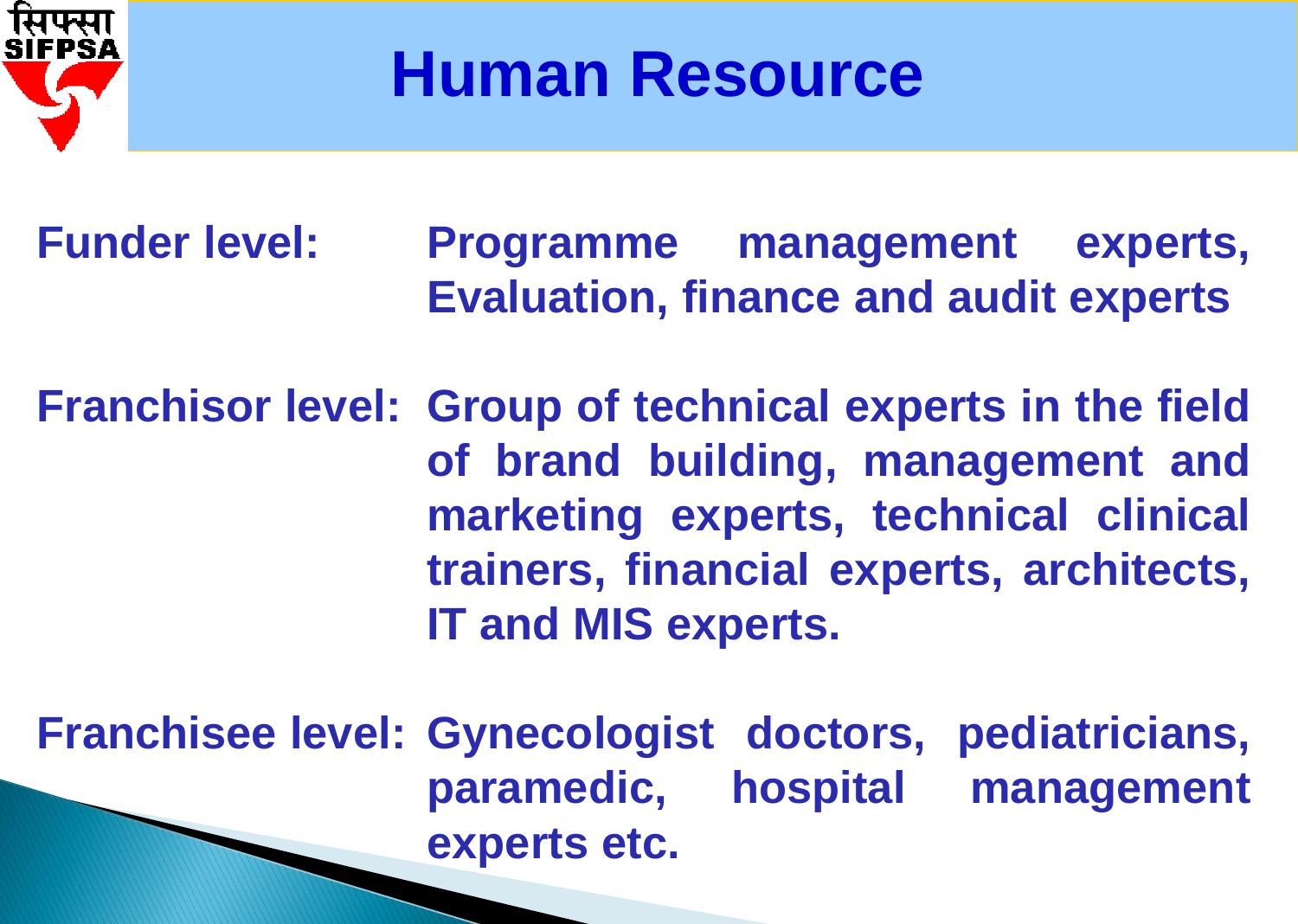## **Training and Capacity Building**

- **Three days training to staff of L1/ L2**
	- **Infection prevention**
	- **Hospital Waste Management**
	- **Basic Newborn Care**
	- **EMoC**
	- **Clinical protocols on FP**
	- **SOP for nurses/ paramedic**
- **One day orientation to members of Merrytarang Network**
- **New protocols developed for in fertility treatment, new born care and cancer surveillance**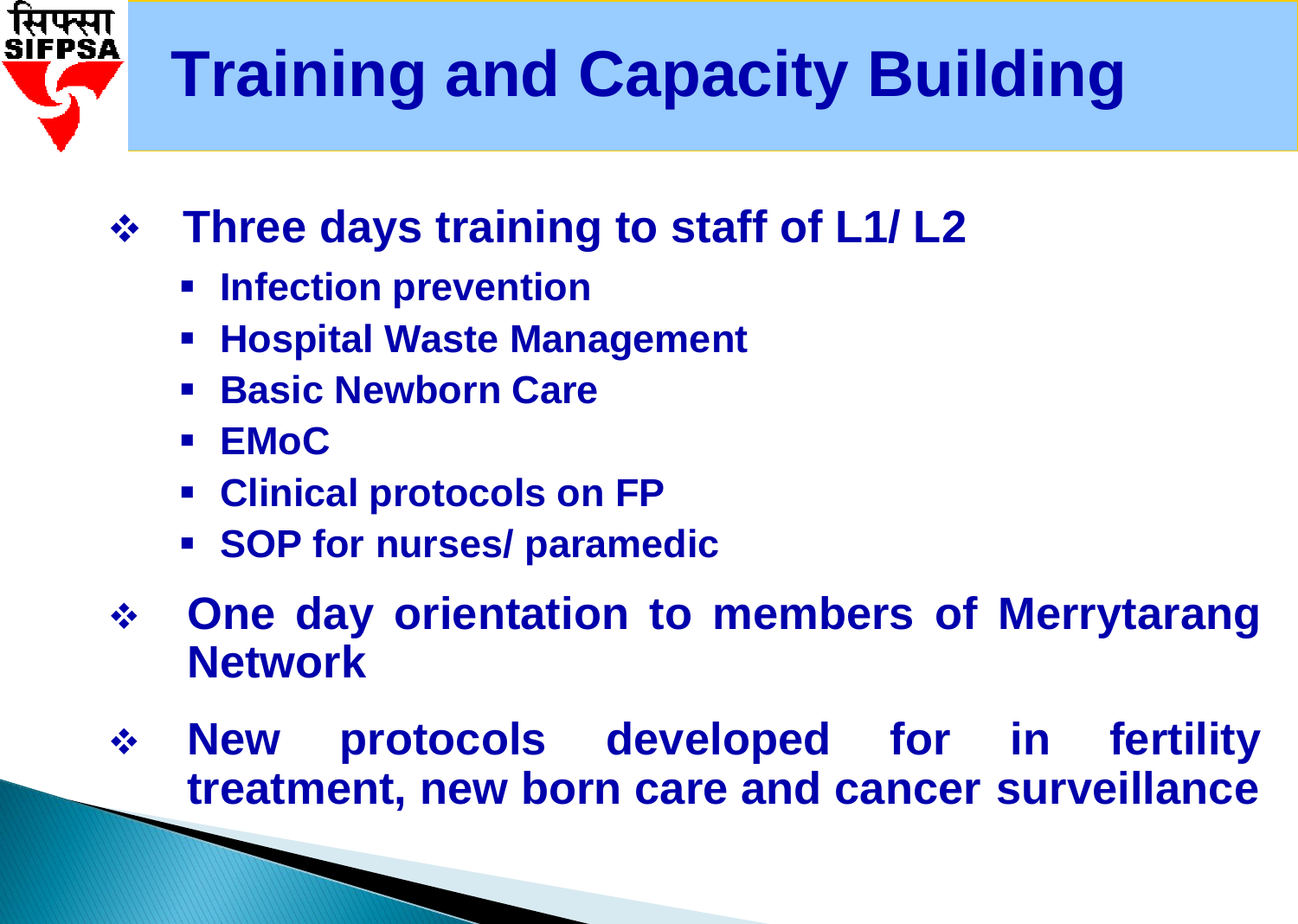

### **Ensuring Quality standards**

- **Developed and trained on quality protocols**
- **Medical audit on standard checklist used for Quality assurance monitoring of franchisees**
- **Hospital Information Management System**
- **Exit interviews for client satisfaction**
- **ISO certification**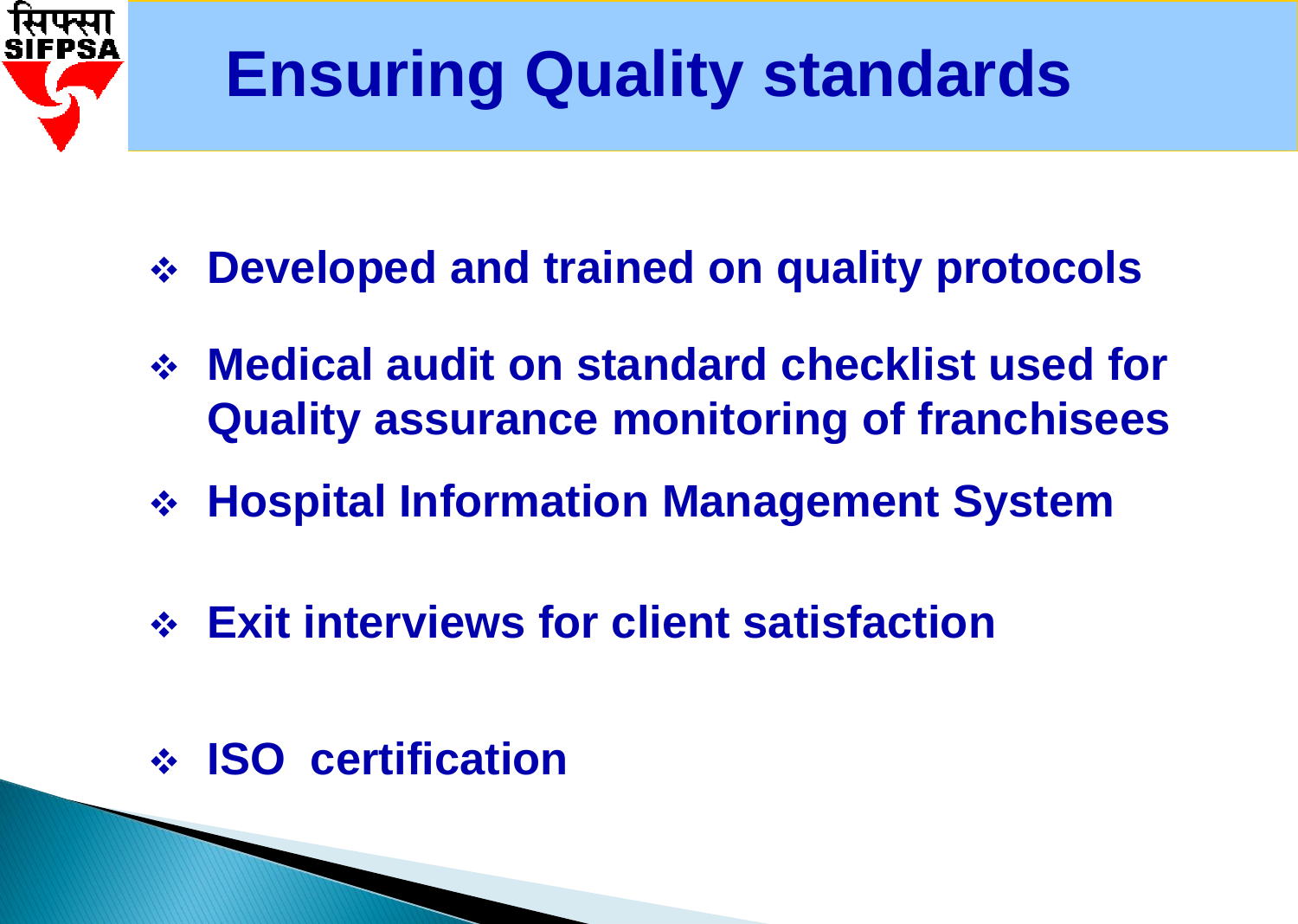

### **Monitoring and Evaluation**

- **Regular monitoring by funding agency ie. SIFPSA**
	- **Field visits/verifications**
	- **Review meeting by TAG**
	- **Monitoring monthly reports and work plans**
- **Mid-term assessments / evaluations/ studies for qualitative and quantitative assessment conducted by external agencies like ORG, E&Y and DRS.**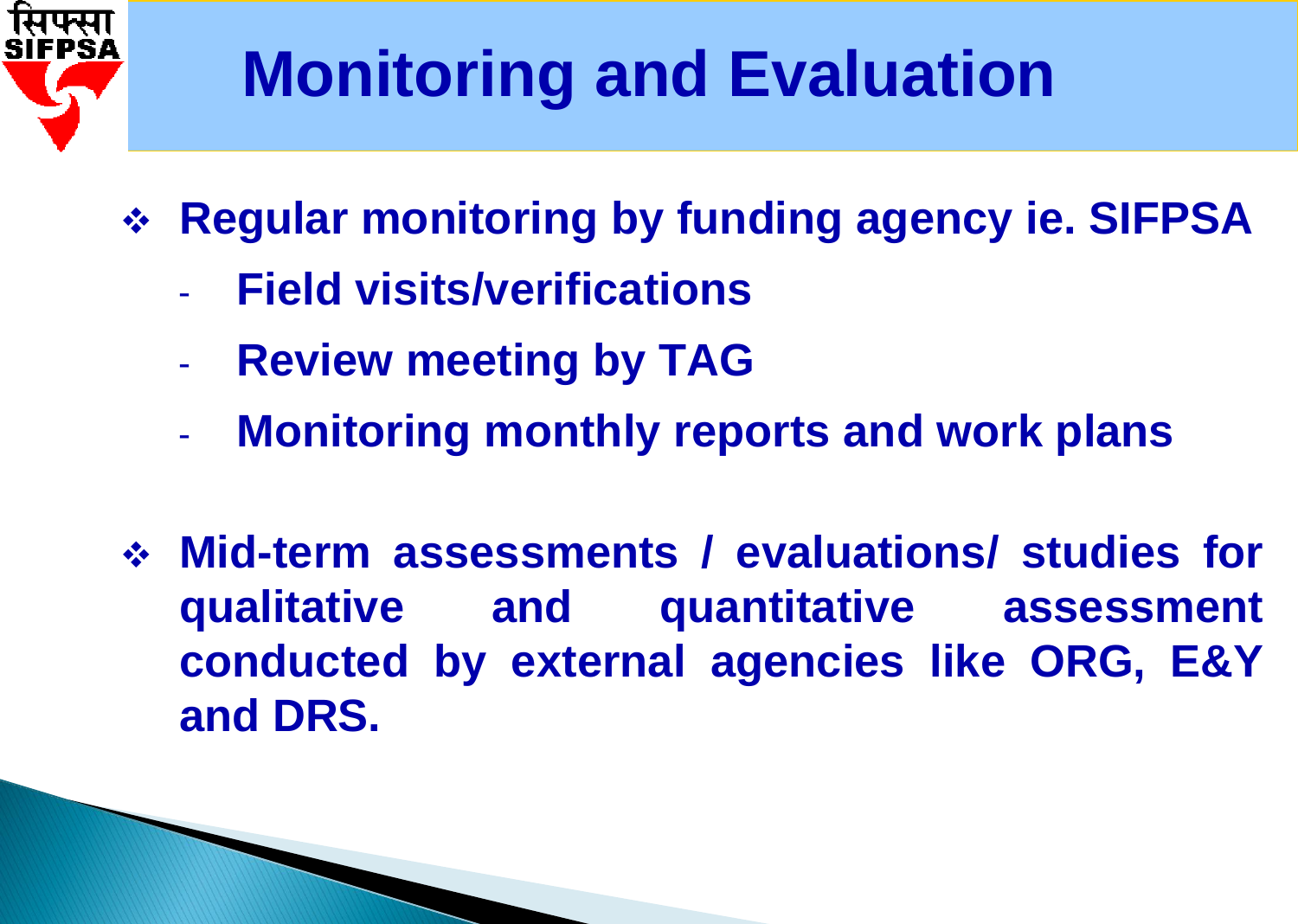#### **Key Findings-client perspective (DRS evaluation 2013)**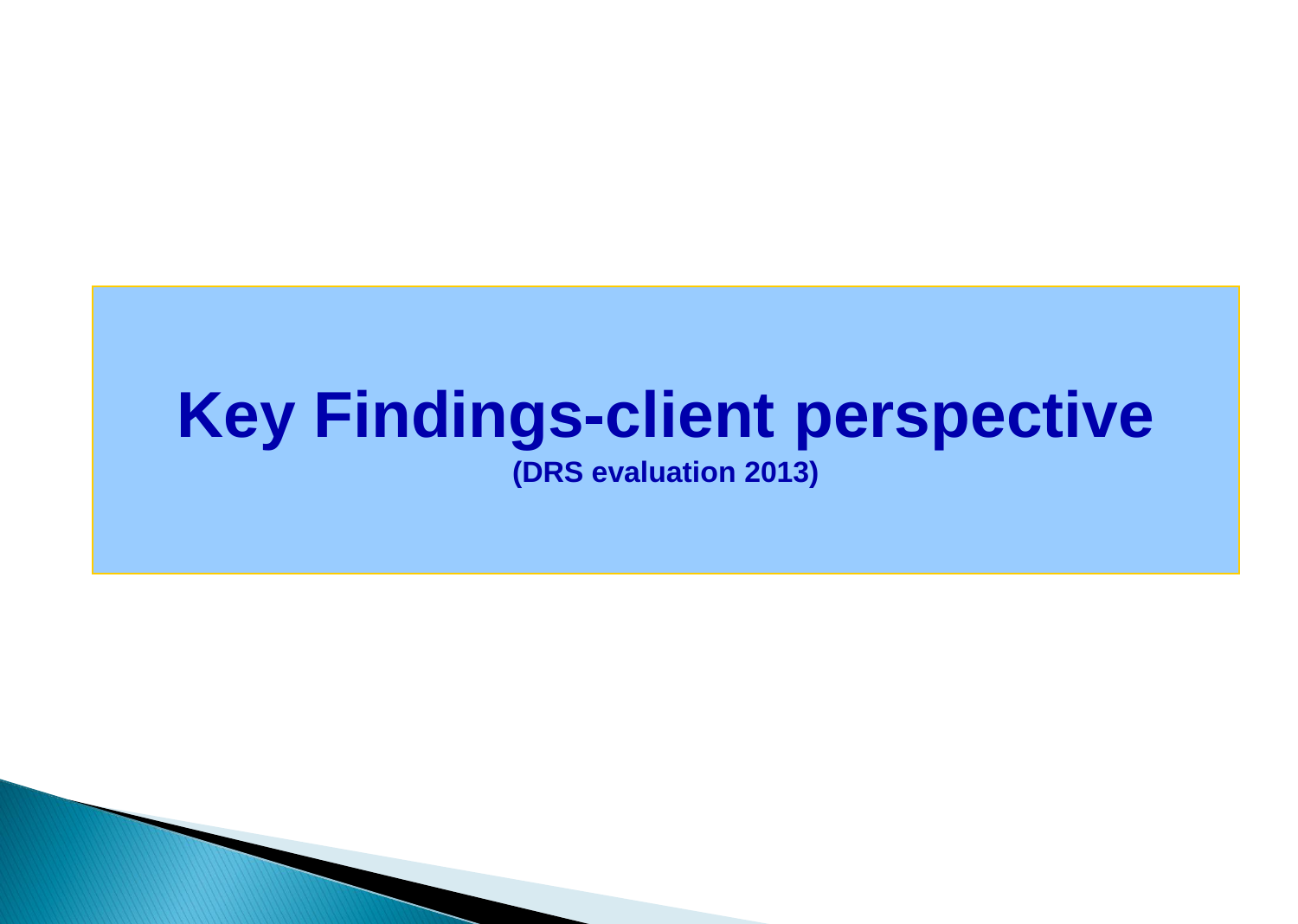

### **Branding and Publicity**

#### **Advertisement of MGHN Seen at (%)**

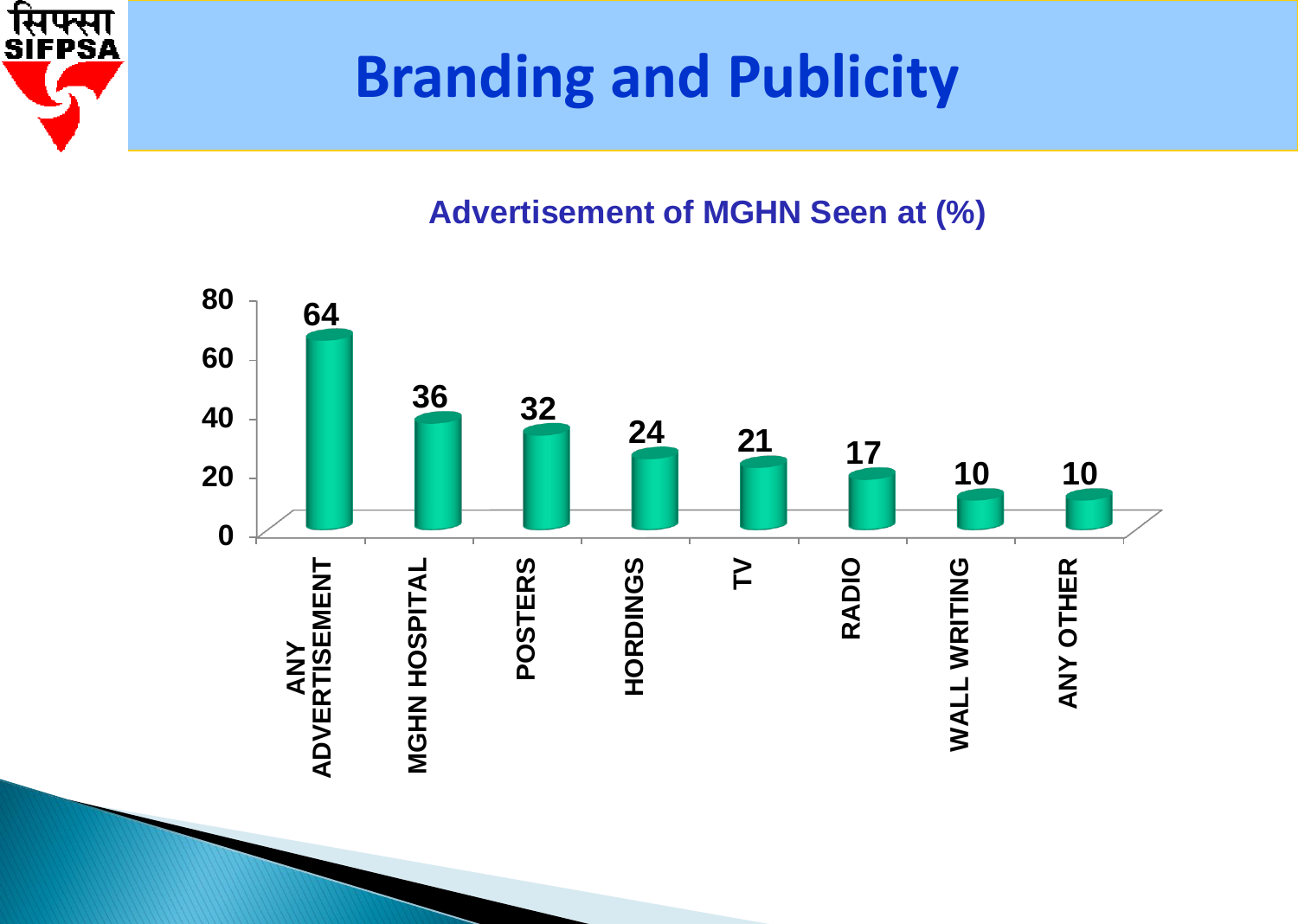

### MGHN v/s Other Pvt. Hospitals



**MGHN OPH**

Contd…

**Type of Deliveries (in %)**

**DRS evaluation: 2013**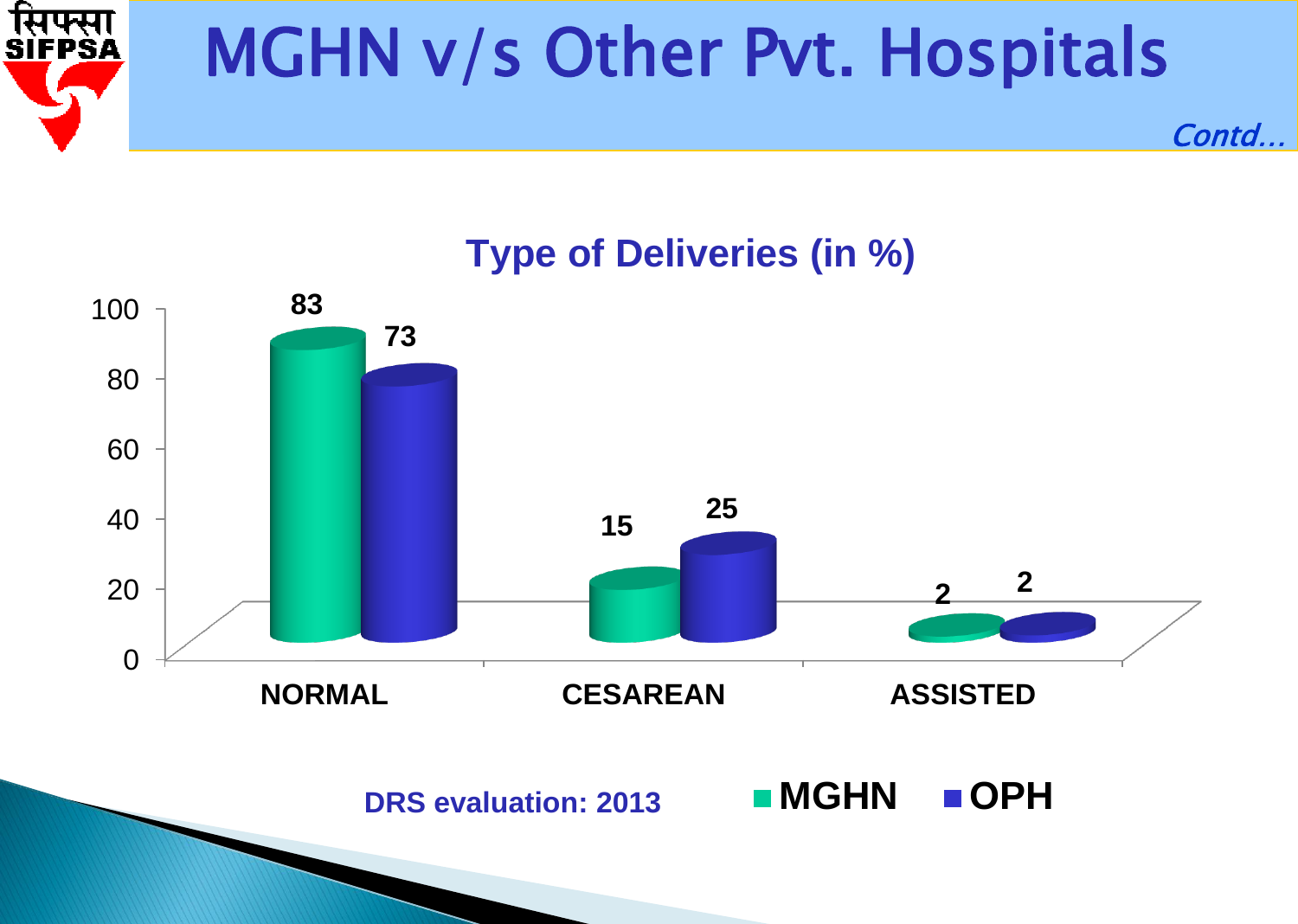



#### **Level of fully satisfied clients (in %)**

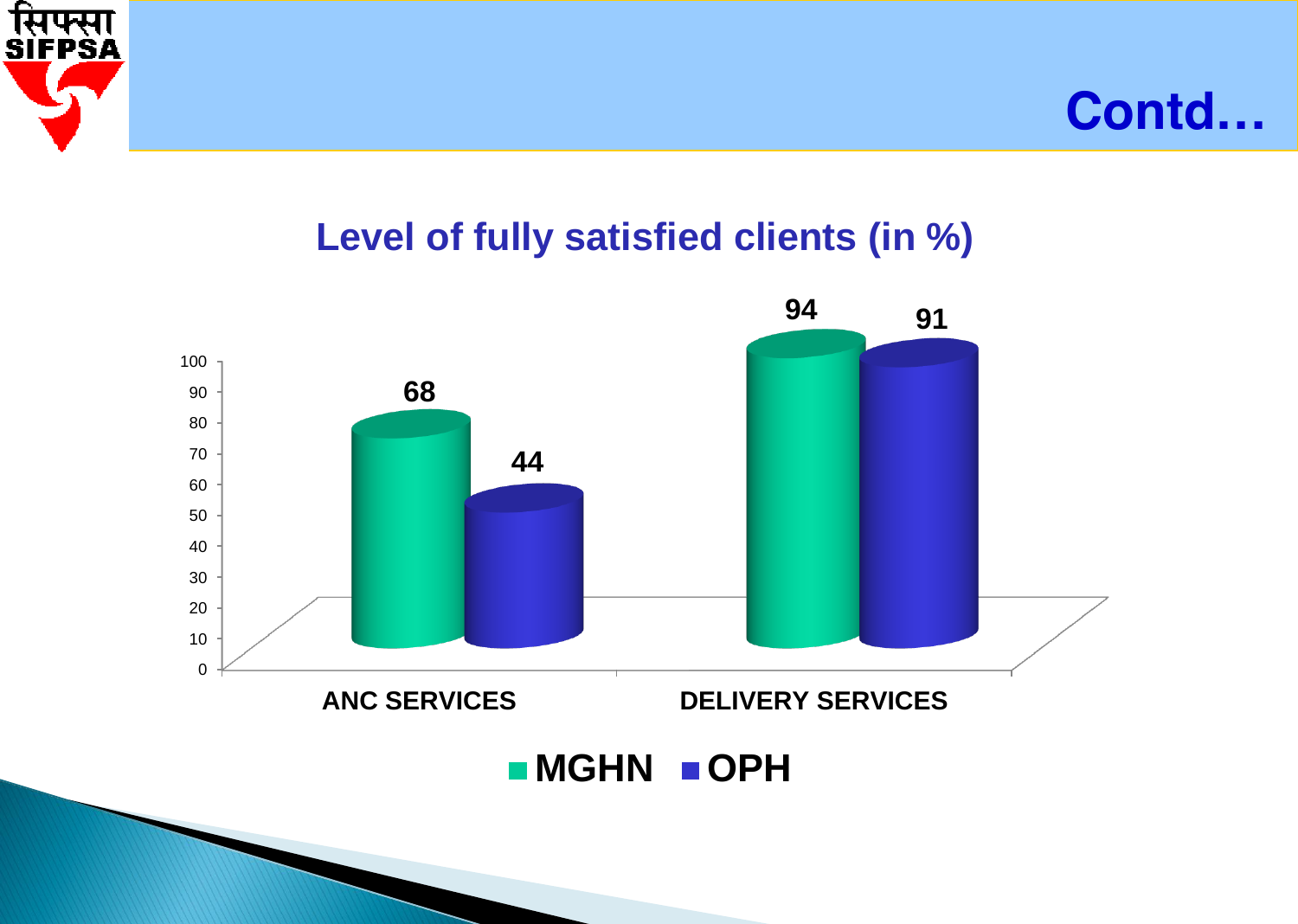



#### **Average service cost for Delivery Care and ANC (In Rs.)**



**Average market rate for delivery services at start of project Rs. 7820/case : Economic times Intelligence Group survey report**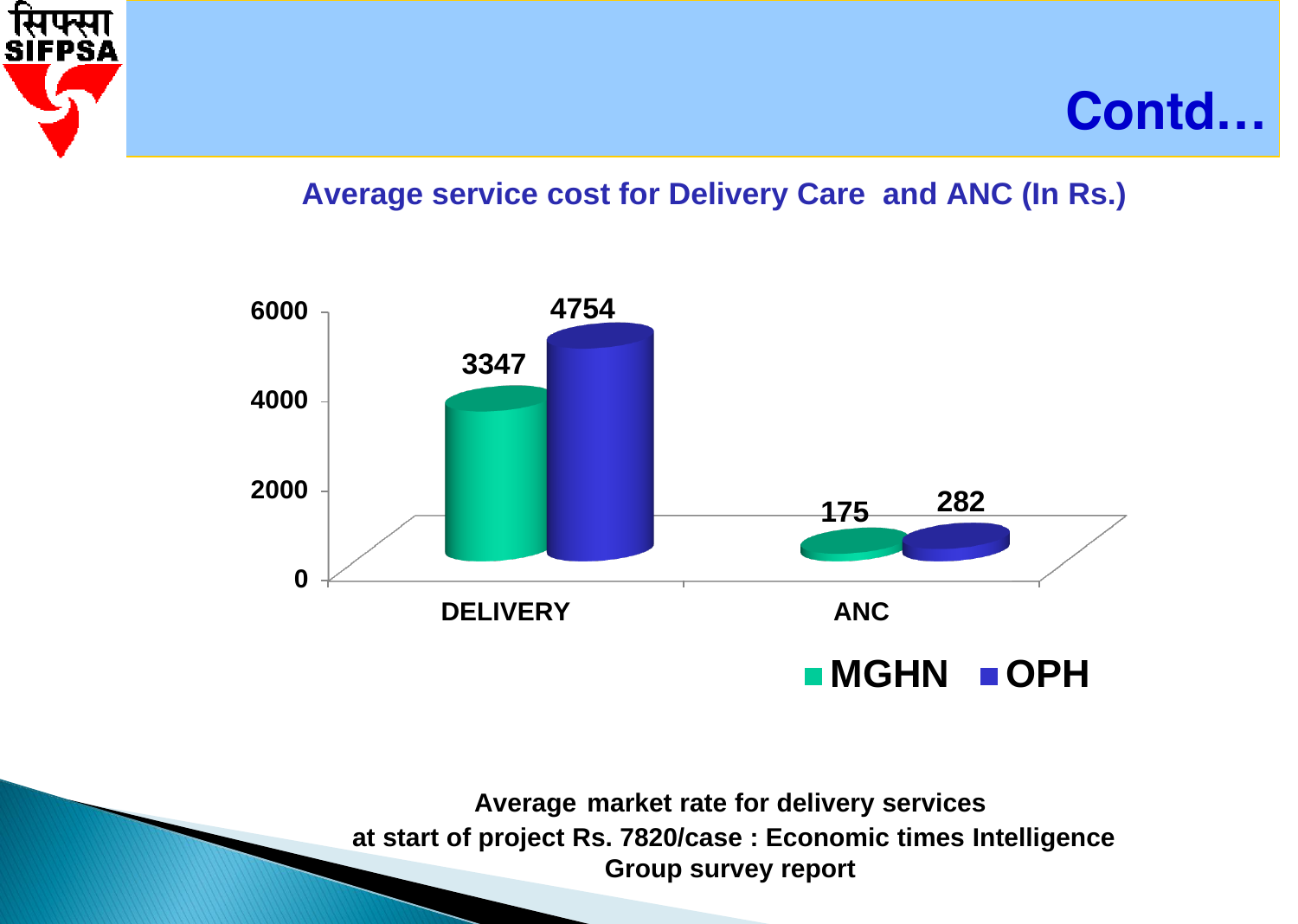

- **Voucher Scheme for poor integrated with MerryGold Health units as partners.**
- **Accreditation of MerryGold hospitals under govt. health schemes for Pvt. Sector- RSBY and FP services**
- **Two model L0 hospitals developed as PPIUCD training site for private providers**
- **ICTC accreditation with NACO**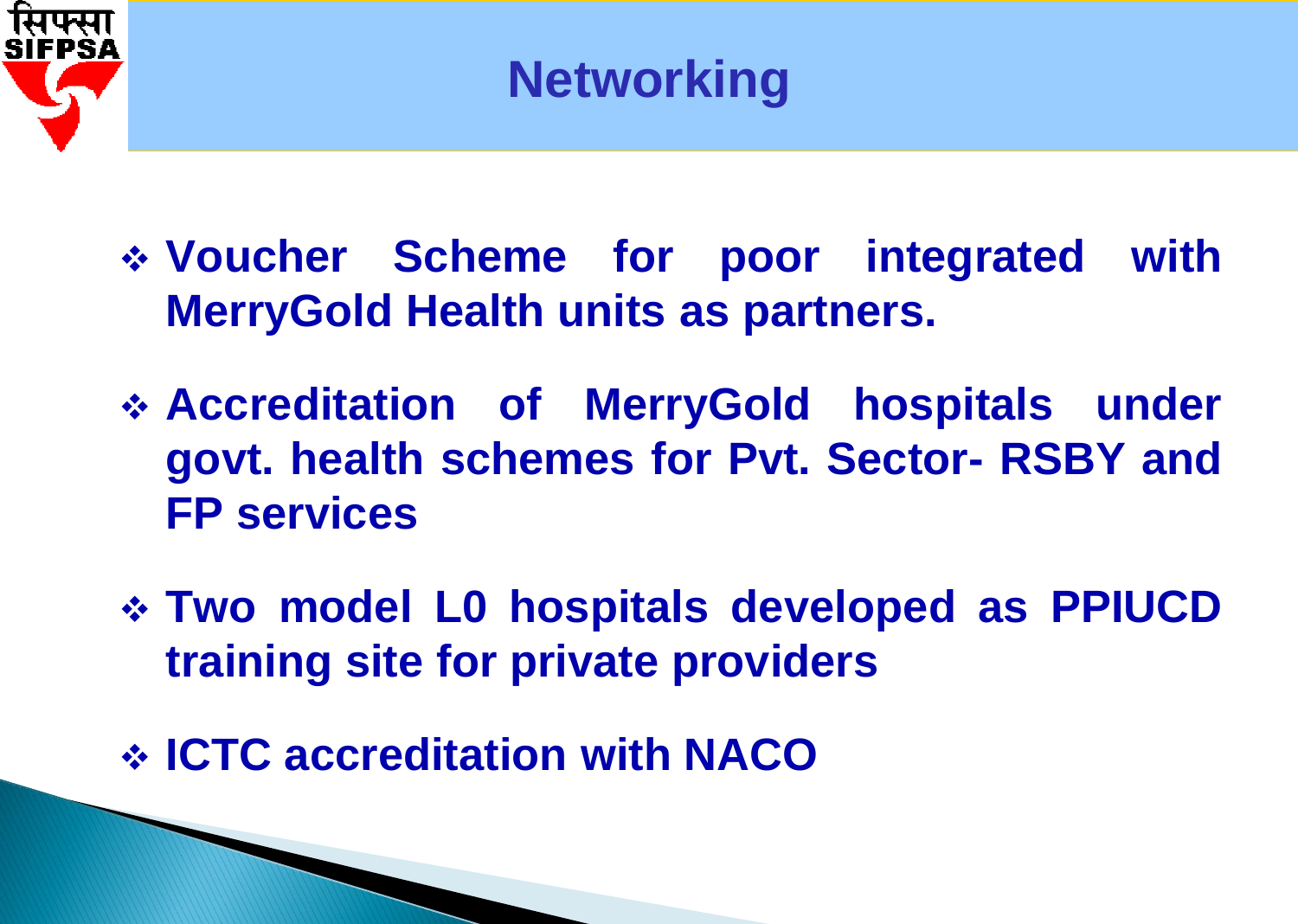

### **Key drivers to cost effectiveness and sustainability:**

- **- Using existing hospitals**
- **- Saves investment on infrastructure, human resource and equipment cost.**
- **- Leveraging with other programmes**
- **- Adding new services**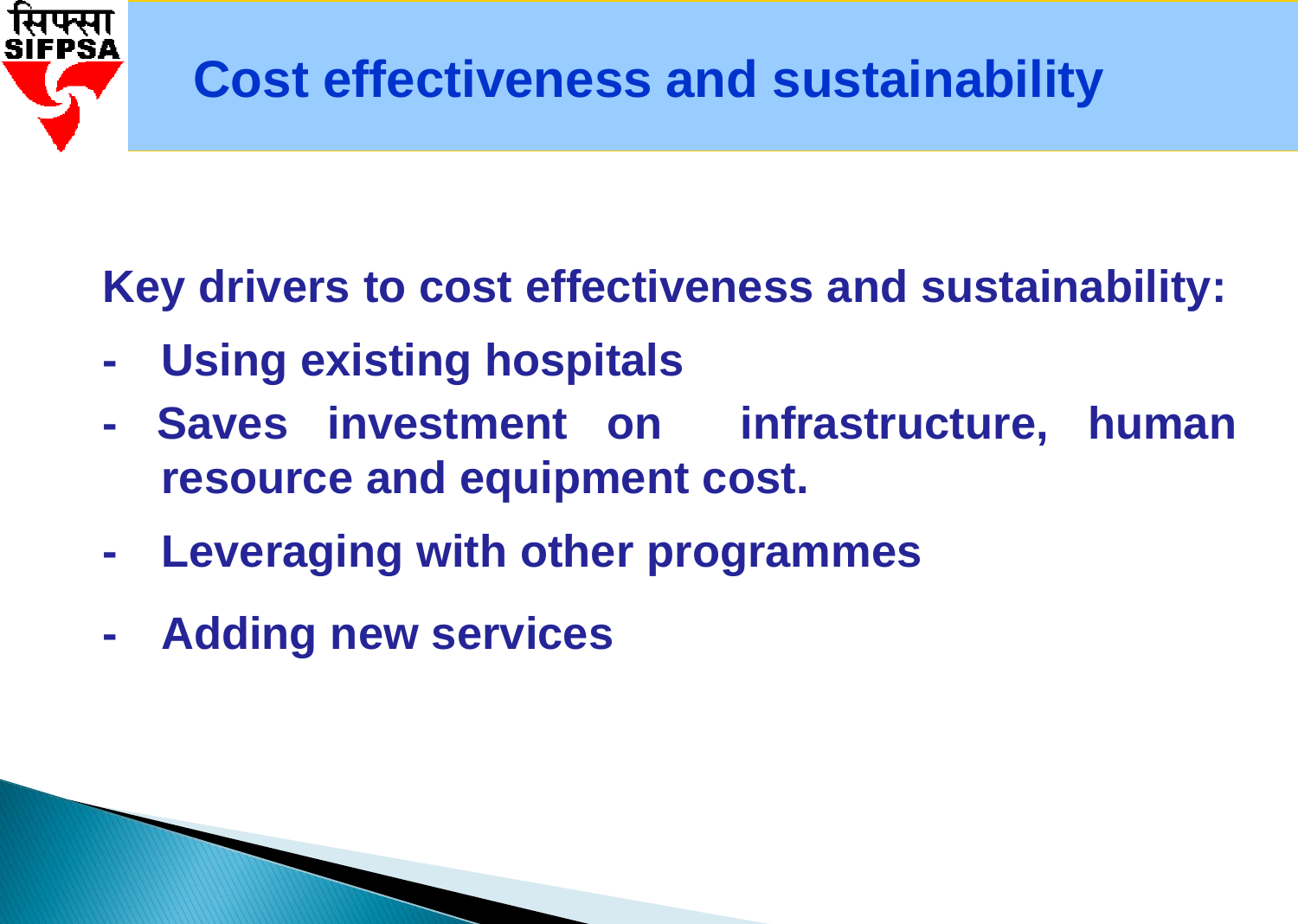

### **Challenges and Issues**

- **Finding sufficient partners i.e. L1/L2 hospitals**
- **Availability of gynecologists/ doctors/ paramedics in some districts**
- **Sustaining the interest of franchisees**
- **Slow progress on business profitability of MerryGold hospitals**
- **Ensuring sustained quality/clinical protocol**
- **Convincing franchisees for payment of Royalty fee and renewal fees**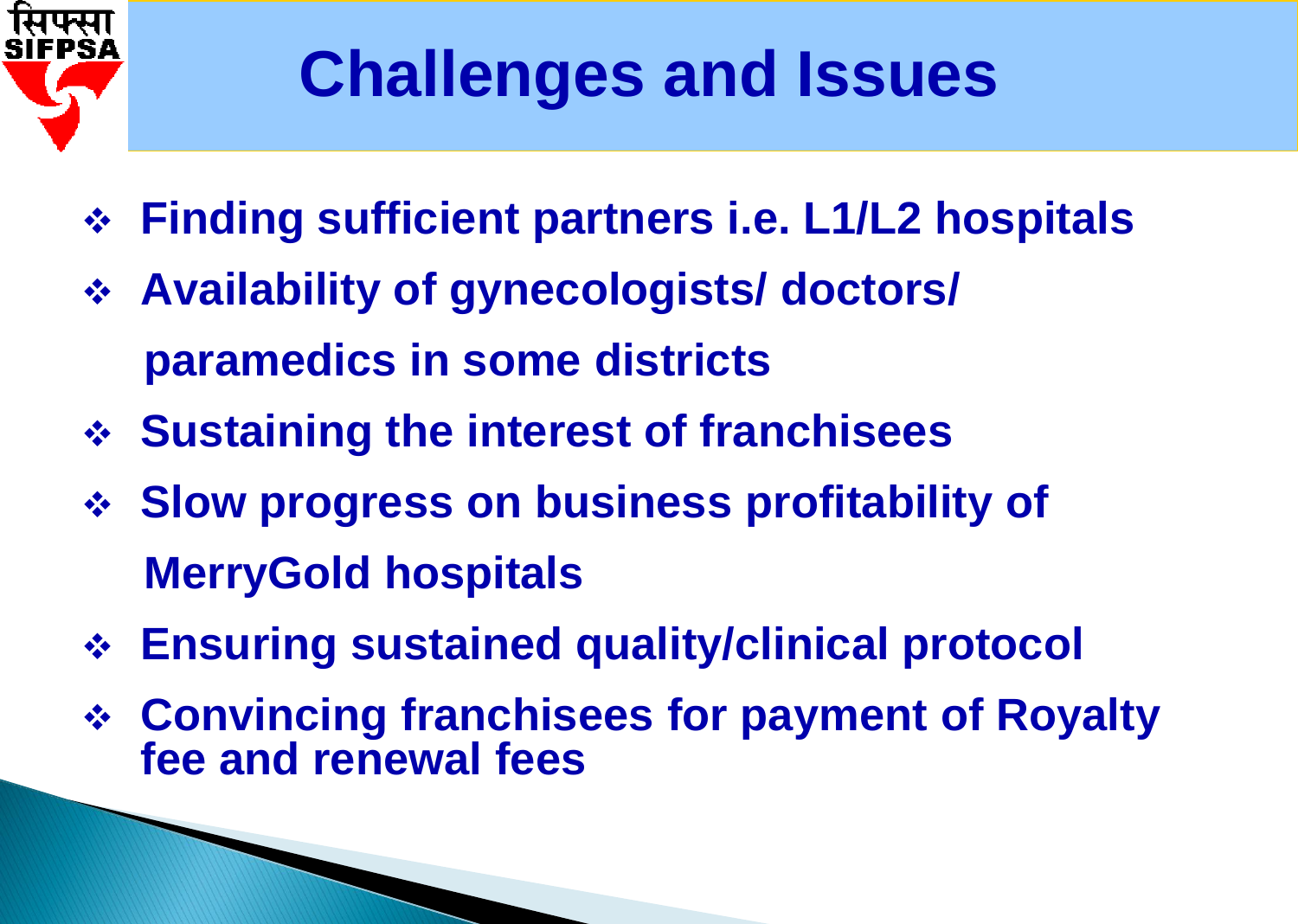

**Future Plans….** 

**Scalability and replication:** 

**Expansion of Social Franchising scheme in remaining 35 to 40 districts of UP.**

- **It is planned to expand this programme in the entire state through NRHM funding.**
- **Designing a new PPP model - Rural MerryGold hospitals as FRUs for delivery services**